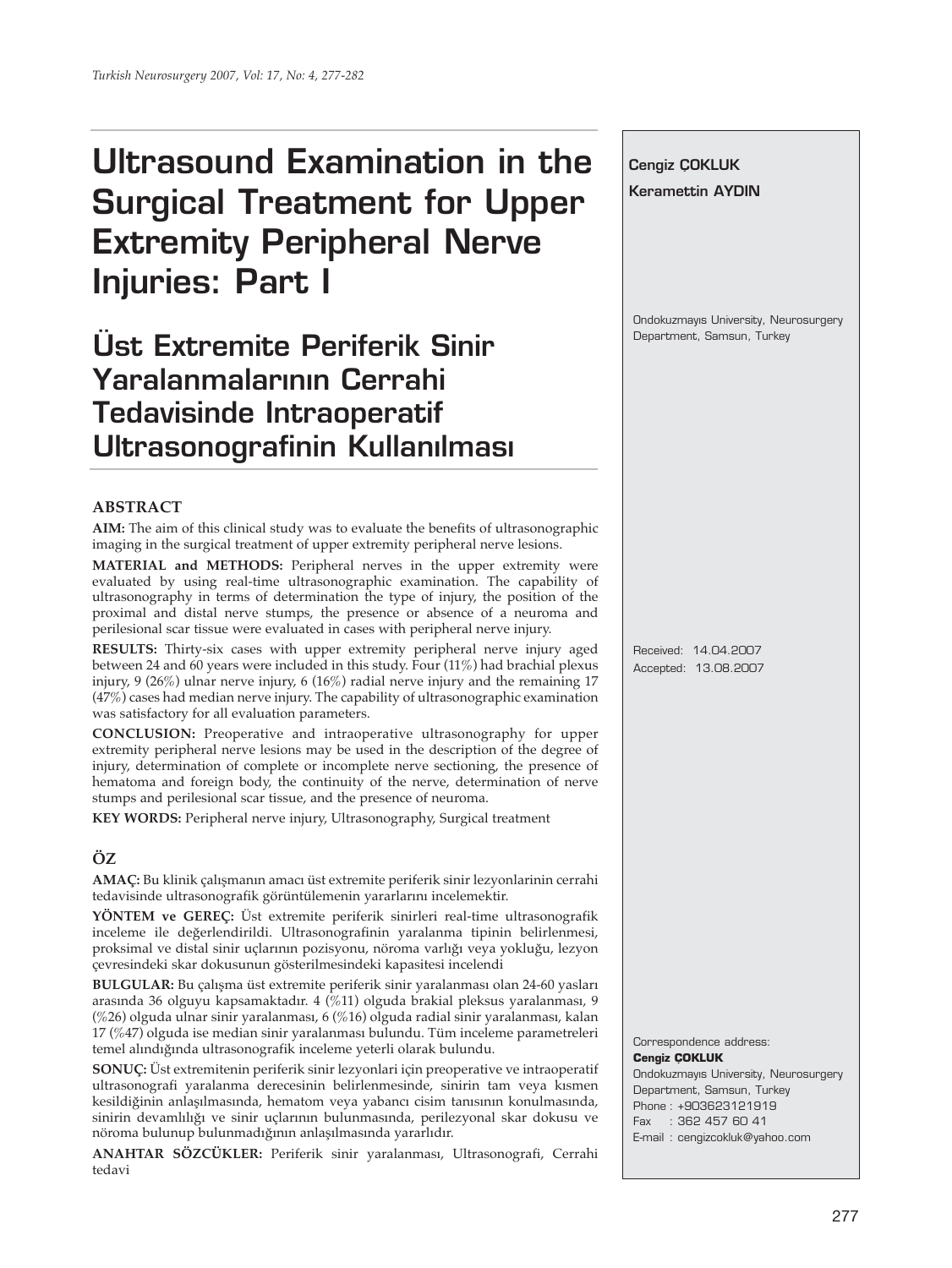#### **INTRODUCTION**

Peripheral nerve injuries of the upper extremity compromise an important part of peripheral nerve lesions in clinical practice. Penetrating, oppressive, sharp, and hard objects such as knives, glass and missiles are frequent causes of nerve injuries. The history, physical and neurological examination, and electro-diagnostic tests are generally used to diagnose the pathology (1,3,5,6,7). Electro-diagnostic tests have been defined as the gold standard in the diagnosis, localization, and description of a nerve lesion. However, these tests may not yield reliable information, especially in the acute stage of injury. In addition, a variety of parameters may affect electrodiagnostic examination (1,2,4).

On the other hand, electro-diagnostic tests may not be able to give any information about the localization and description of injury, visualization of nerve stumps, diagnosing a neuroma, evaluation of perilesional tissue and foreign missiles in the acute and chronic periods. A physician needs a reliable, cheap, practical, and readily available diagnostic method in clinical practice. We hypothesized that ultrasonographic evaluation of the upper hand may offer some useful information about the injury site.

This clinical study aimed to evaluate the benefits and feasibility of presurgical and intraoperative ultrasonographic examination of the upper extremity in the localization and description of injury, evaluation of nerve stumps, diagnosing a stump neuroma, determination of perilesional scar formation and foreign missiles in and around the injury site, and assessing the severity of the lesion.

#### **MATERIALS and METHODS**

Study Population:

The study population included 36 patients (12 females and 24 male) who were admitted to our department (Department of Neurosurgery, Ondokuzmayıs University Medical Faculty) because of peripheral nerve injury of the upper extremity between 2001 and 2004.

Ultrasonography technique:

The ultrasonographic examination was performed by the first author using a Tosbee ultrasound (Toshiba Inc., Tokyo) with 5-7.5 MHz linear probe. The patients were positioned in the supine position. Ultrasound gel was plastered on the probe surface and the skin to enhance visualization of peripheral nerves and

musculoskeletal structures of the upper extremity. Before starting the ultrasonographic examination, we grossly determined and localized the injured nerve and injury site using the neurological examination, the results of electro-diagnostic studies, anatomical landmarks, and skin indents (Figure 1,2,3). We started our examination at about 10 cm proximal to the suspected region and continued 10 cm distally to the injury site. Bone, muscles, tendons, vascular structures, and peripheral nerves were identified and distinguished (Figure 4,5 and 6). The continuity, architecture, shape, calibration and integrity of the involved nerve and peripheral tissues were examined in the perpendicular and transverse planes (Figure 7,8). Images were paused on the monitor screen and printed on paper for archives and further



**Figure 1:** 37-year-old woman injured by glass Arrows shows skin indents 3 weeks after injury.



**Figure 2:** Ultrasonography shows median nerve, tendons, and scar formation arount the nerve (MN: Median nerve, T: tendons, dotted line show carpal tunnel, arrows shows scar formation).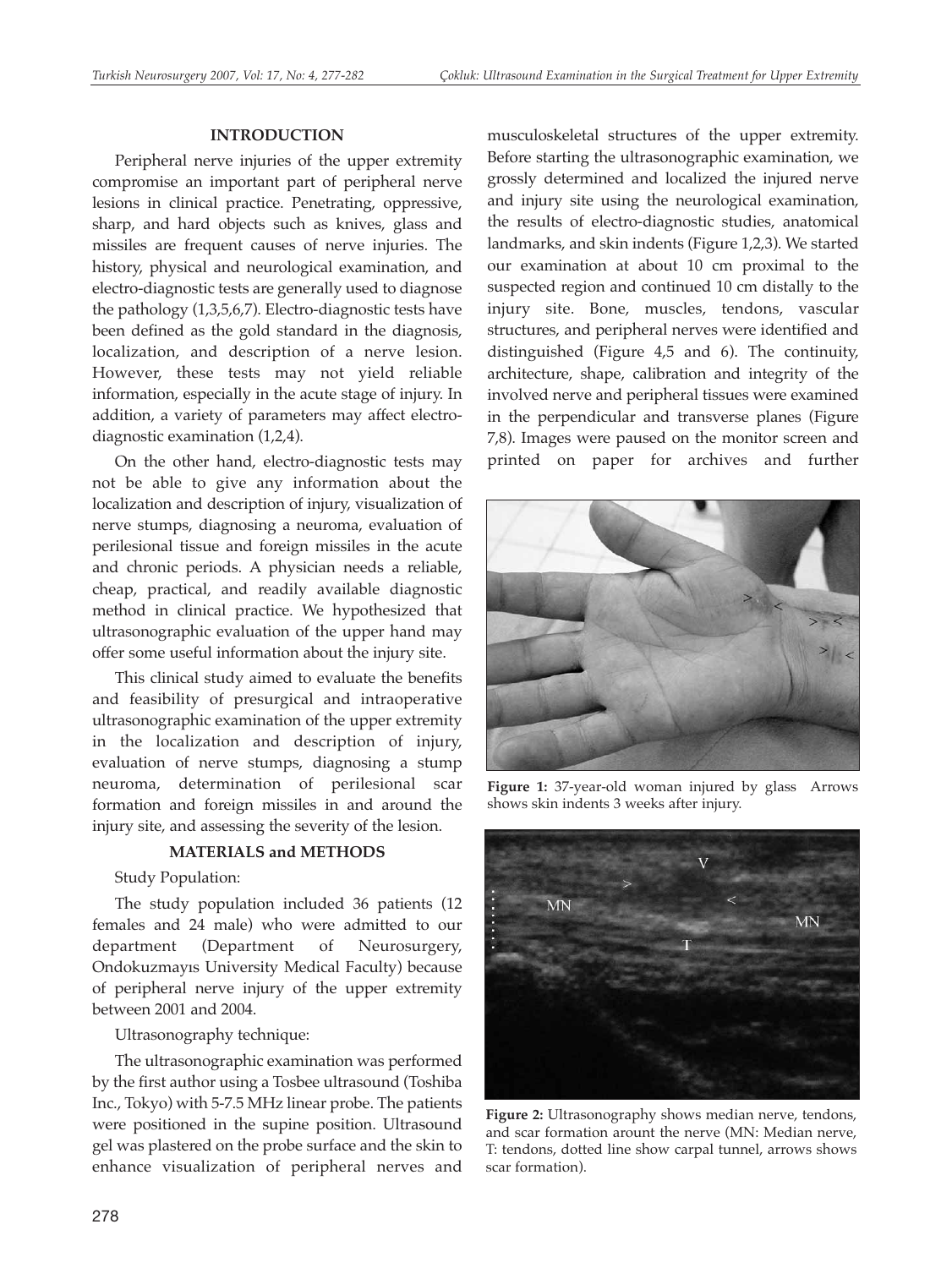

**Figure 3:** Operative photo shows scar formation and median nerve (MN: Median nerve, arrows shows scar formation).



**Figure 4: A.** This figure an example for carpal tunnel ultrasonography (TCL: Transverse carpal ligament, MN: Median nerve, T: Tendons, CB: Carpal bones).

**B.** This schematic figure shows the structures imaged in ultrasonographic image (TCL: Transverse carpal ligament, MN: Median nerve, T: Tendons, CB: Carpal bones).



**Figure 5: A.** This schematic figure shows the brachial plexus. Dotted areas mark the examination area in ultrasonography.

**B.** Ultrasonographic photo shows brachial plexus structures (S. TRUNK: Superior Truncus, M. TRUNK: Middle Truncus, INF. TRUNK: Inferior Truncus).



Figure 6: A. This schematic figure shows the brachial plexus. Dotted areas mark the examination area in ultrasonography.

**B.** Ultrasonographic photo shows brachial plexus structures (L. FAC: Lateral Fasciculus, Post. FASC: Posterior Fasciculus, MED. FASC: Medial Fasciculus).



**Figure 7:** This is an example for incomplete median nerve injury (M NERVE: Median Nerve, arrows shows incomplete injury area).



**Figure 8:** This is an example for total ulnar nerve transsection (U NERVE: Ulnar nerve).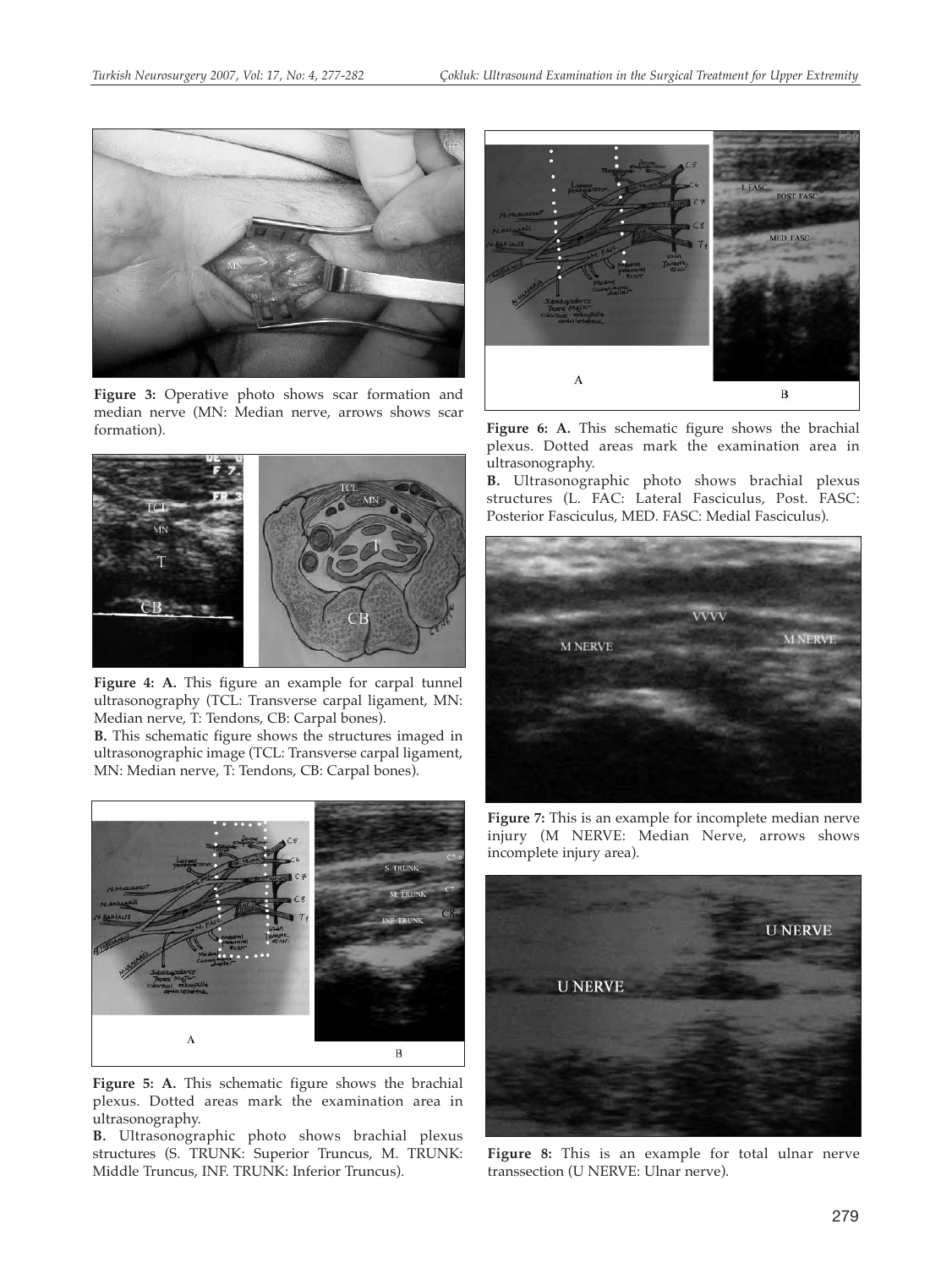examination. Sonographic findings of the patients who underwent surgery were compared with gross surgical observations.

Evaluation of the capability of ultrasonographic examination:

We examined the capability of ultrasonographic examination in terms of visualization and identification of a peripheral nerve, localization of injury, description of the type of the injury, determination of nerve stumps and foreign missiles, diagnosing a neuroma, and evaluation of perilesional scar tissue. Ultrasonographic evaluation of these seven parameters were graded into three grades as poor, good, and excellent according to the examiner's description. Poor grade was scored as 1, good as 2, excellent as 3. Data were expressed here as a mean ± standard error of the mean score. Differences in mean score between poor and excellent-good results were analyzed using Student's t-test with p<0, 001 being required for significance.

## **RESULTS**

This study included 36 adult and pediatric cases (12 females and 24 males, aged 7 to 57 years). Six subjects were children, and 30 were adults. Four (11%) had brachial plexus injury, 9 (26%) ulnar nerve injury, 6 (16%) radial nerve injury and the remaining 17 (47%) cases had median nerve injury.

In all cases, the nerves had been injured by penetrating and non-penetrating objects. Seven (19%) had been injured by a knife, 17 (47%) by glass, 8 (22%) by other metallic objects, 2 (6%) by civilian gun-shoot and the remaining  $2(6\%)$  by squeezing.

Six (19%) patients had an acute injury (first 72 hours after the injury) at admission. The remaining 30 (81%) were chronic (more than 72 hours after the injury) cases.

A total nerve trans-section (neurotmesis in Seddon classification and fourth and fifth degree in Sunderland classification, Group I lesion in the intraoperative grading system) was diagnosed in 14 (39%) cases. Perilesional scar tissue formation was found in 8 (22%) cases. Nine (25%) cases had a stump neuroma diagnosed by sonographic examination. Three (8%) cases had foreign missiles in injury site.

The capability of ultrasonographic examination was satisfactory in all evaluation parameters. The differences between poor and good/excellent results was statistically significant (p<0.0001). (Table I) presents the capability of ultrasound in the surgical treatment of peripheral nerve injury.

# **DISCUSSION**

The timing of surgical intervention to injured peripheral nerves is a challenging issue in the practice of peripheral nerve surgery. There is no common consensus among authors in the timing of surgical exploration. Some authors advocate early repair and prefer delayed surgical intervention for up to three weeks after a traumatic injury (4,13). Others suggest early surgical exploration with repair of the injured segment as soon as possible (4,13). The main

**Table I.** The capability of ultrasound in the surgical treatment of peripheral nerve injury.

|                                                                               | Capability    |                 |                |                 |                |                 |
|-------------------------------------------------------------------------------|---------------|-----------------|----------------|-----------------|----------------|-----------------|
| <b>Evaluation Parameters</b>                                                  | Poor          |                 | Good           |                 | Excellent      |                 |
|                                                                               | $\mathbf n$   | $\frac{\%}{\%}$ | $\mathbf n$    | $\frac{\%}{\%}$ | $\mathbf n$    | $\frac{\%}{\%}$ |
| Visualization and identification of a peripheral nerve (n=36)                 | $\mathbf{1}$  | 2,8             | 15             | 1,6             | 20             | 55,6            |
| Localization of injury $(n=36)$                                               | 6             | 16,7            | 10             | 27,8            | 20             | 55,5            |
| Description of type of injury $(n=36)$                                        | 4             | 11,1            | $8\,$          | 22,2            | 24             | 66,7            |
| Determination of the position of proximal and distal<br>nerve stumps $(n=14)$ | $\mathcal{P}$ | 14,3            | $\overline{4}$ | 28,5            | 8              | 57,2            |
| Determination of foreign particles $(n=3)$                                    |               |                 |                |                 | 3              | 100             |
| Diagnosing stump neuroma $(n=9)$                                              |               |                 | $\overline{2}$ | 22,2            | 7              | 77,8            |
| Determination of perilesional excessive scar tissue (n=8)                     | 1             | 12,5            | 3              | 37,5            | 4              | 50              |
| Mean score (mean $\pm$ standard deviation)                                    | $2,8\pm2,16$  |                 | $14\pm9.95$    |                 | $39 \pm 24,06$ |                 |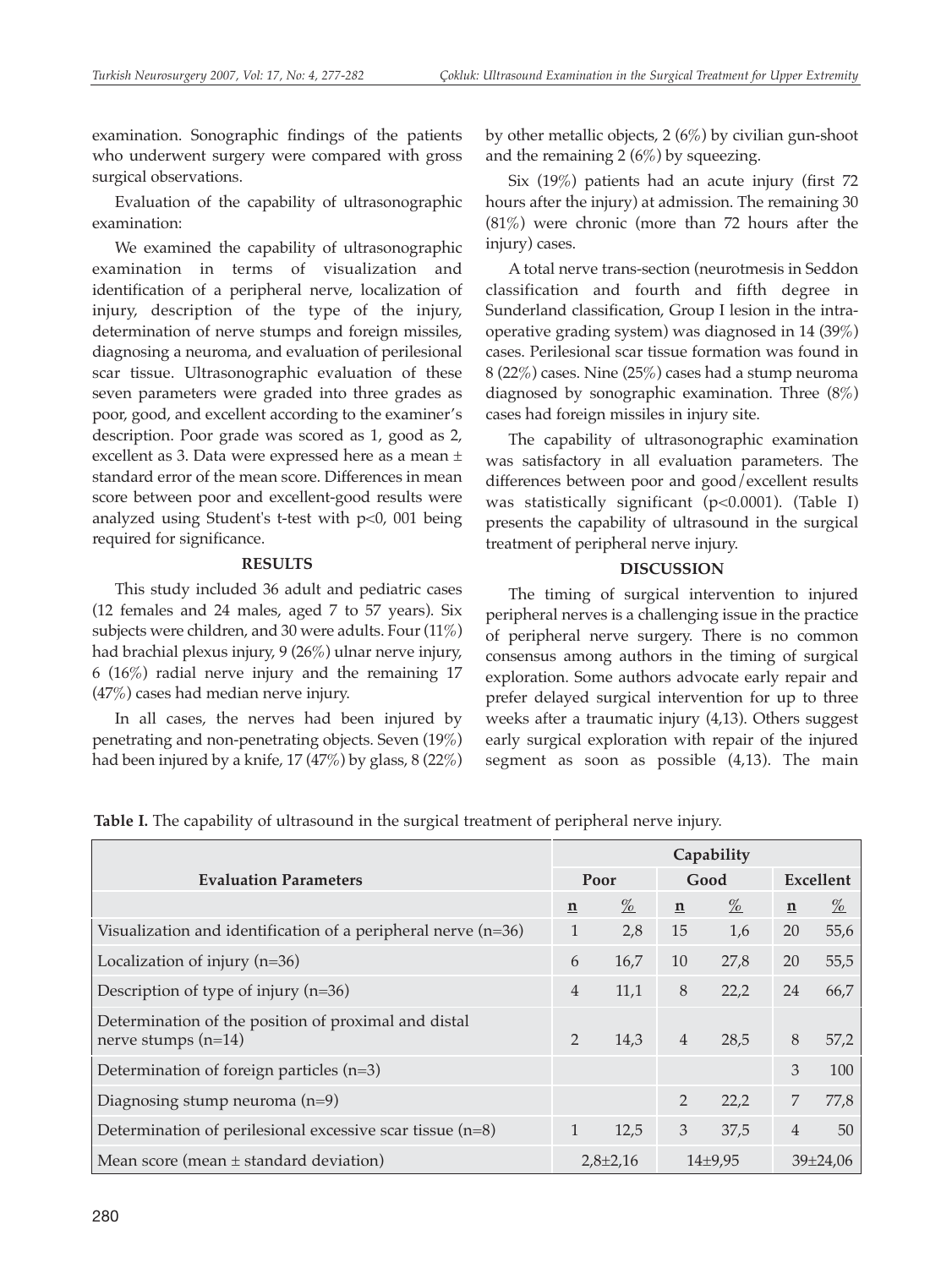objectives of authors who suggest late surgical intervention are the possibility of spontaneous nerve repair, and waiting for reliable information from electro-diagnostic studies. In the early stage of injury (within three weeks), electro-diagnostic studies may not provide reliable information about the injury. On the other hand, even if electro-diagnostic studies are performed up to three weeks after an injury, we may not be able to obtain objective information about the patho-morphological status of the nerve. The term of patho-morphological status compromises the continuity, architecture, shape, calibration, and integrity of a nerve segment.

The authors who suggest acute surgical intervention prefer direct visualization via a wide exposure compromising skin indents from injury. The presence of hematoma, foreign particles, necrotic tissues, and the presence of tendon and vessel injury are also important parameters in selecting the time for surgery. Direct exploration offers visualization of the complete patho-morphological status of an injury.

We hypothesized that ultrasonographic examination of upper extremity may offer some reliable information about the patho-morphological status of the injured nerve, including detection of a hematoma and foreign particles. Ultrasonography is a real-time, mobile, and radiation-free image processing technique. It may be able to show the continuity, architecture, shape, calibration, and integrity of a nerve. Some previous studies have been conducted to evaluate peripheral nerves by ultrasound (8,9,10,11,12). These authors described the normal ultrasonographic appearance of peripheral nerves (8,9,10,11,12). Computerized tomography (CT) and magnetic resonance imaging (MRI) can also be used for neuroradiological imaging of nervous and musculoskeletal tissues. MRI has higher capability than CT for this purpose. These techniques have some difficulties in terms of non-real time images, and the necessity of reconstruction for determining and distinguishing the nerves.

The general question appears about the necessity of imaging modalities in peripheral nerve lesions. It is clear that neuroradiological imaging is necessary to obtain advanced information about the current situation of nerve after an injury. Even if early surgical exploration is selected, neuroradiological imaging studies are necessary to obtain useful information regarding the current situation of the nerve. In the acute stage, the degree of injury,

determination of complete or incomplete nerve sectioning, the presence of hematoma and foreign body may be detected by sonographic examination. In the chronic stage, the continuity of nerve, presence of nerve stumps, perilesional scar tissue, and neuromas may be also demonstrated by using ultrasonography.

Our results from this study demonstrated that ultrasonography could be helpful in the imaging of peripheral nerves in the acute and chronic stage of injury. The capability of visualization and identification of a peripheral nerve was found excellent in 55.6% of cases. Only 2.8% of cases demonstrated poor visualization. The capability of demonstrating foreign particles and diagnosing stump neuroma were excellent in 100% and 77, 8% of the cases respectively.

A future aim for peripheral nerve imaging should be to demonstrate the anatomo-physiological continuity of the nerves. Axonal flow, loss of Schwann sheet, and degenerative and regenerative findings should be monitorised using imaging techniques for peripheral nerves.

## **CONCLUSION**

This clinical study aimed to evaluate the ability of ultrasonography in the examination of peripheral nerve injuries. Our study revealed that ultrasonography in peripheral nerve injuries is a cheap, simple and readily available diagnostic tool in clinical practice. Future detailed studies are necessary to design the grading of lesions and the grouping of injury type using the knowledge obtained from neuroradiological evaluation.

# **REFERENCES**

- 1. Cokluk C, Aydin K, Senel A. Presurgical ultrasound assisted neuroexamination in the surgical repair of peripheral nerve injury. Minim Invasive Neurosurg 2004; 47: 169-72.
- 2. Gentili F, Hudson AR, Midha R. Peripheral nerve injuries: Types, causes, and grading. In: Wilkins RH, Rengachary SS ed. Neurosurgery. Vol 3. New York: McGraw-Hill, 1996; 3105-3114.
- 3. Kline DG. Surgical repair of peripheral nerve injury. Muscle Nerve 1990; 13: 843-52.
- 4. Kline DG, Hudson AR. Acute injuries of peripheral nerves. In: Youmans JR (ed) Neurological surgery Vol 4. Philadelphia: W. B. Saunders Company, 1990; 2423-2510.
- 5. Lee SK, Wolfe SW. Peripheral nerve injury and repair. J Am Acad Orthop Surg 2000; 8: 243-52.
- 6. Lilla JA, Phelps DB, Boswick JA Jr. Microsurgical repair of peripheral nerve injuries in the upper extremity. Ann Plast Surg 1979; 2: 24-31.
- 7. Mailander P, Berger A, Schaller E, Ruhe K. Results of primary nerve repair in the upper extremity. Microsurgery 1989; 10:147- 50.